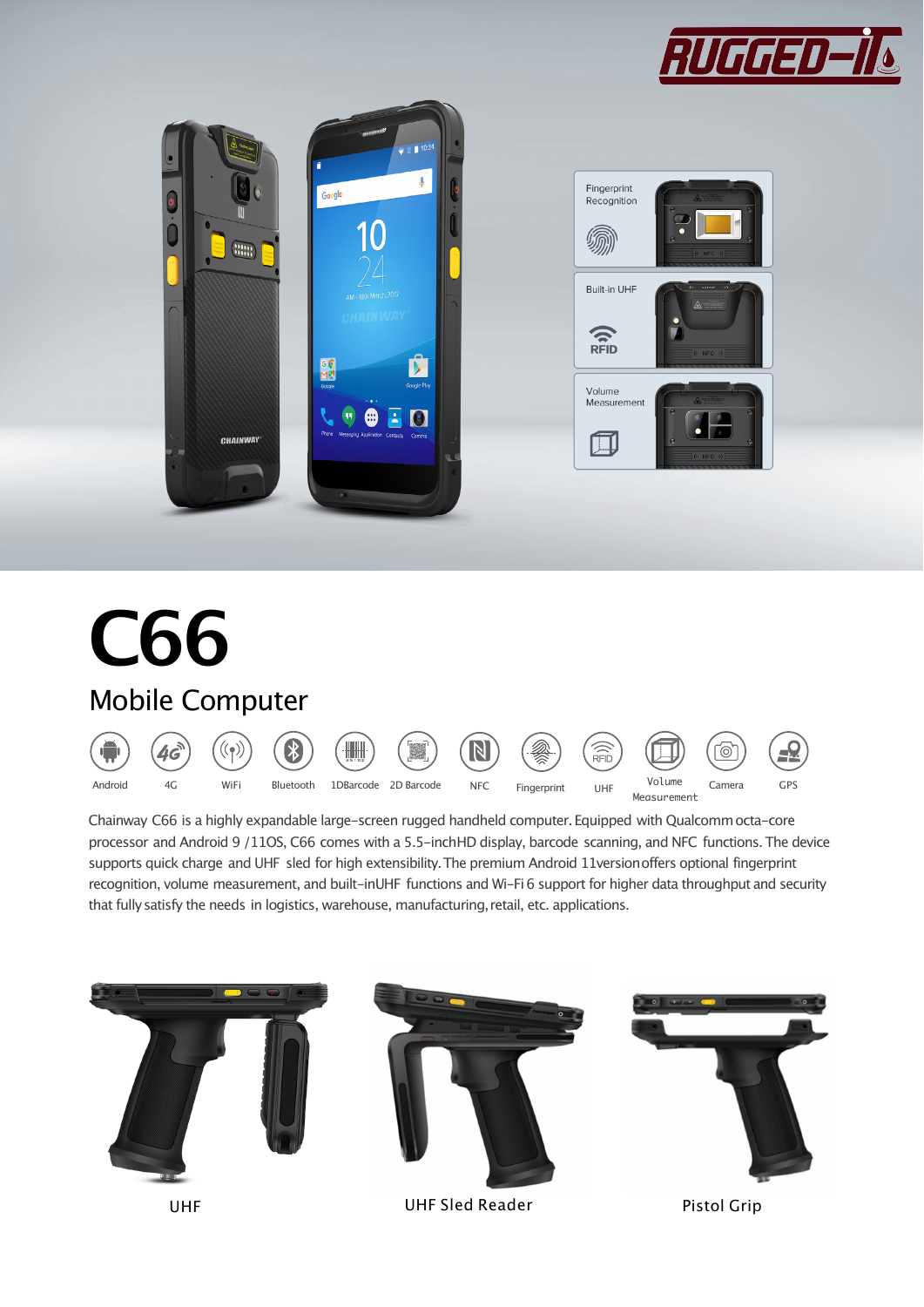### **Specification**

### **Physical Characteristics**

| <b>Dimensions</b>              | 160.0 x 76.0 x 15.5 /17.0 mm /6.3 x 2.99 x 0.61/0.67 in.                                                                                                                                                                             |  |  |
|--------------------------------|--------------------------------------------------------------------------------------------------------------------------------------------------------------------------------------------------------------------------------------|--|--|
| Weight                         | Android 9:<br>287g /10.12oz.(device with battery)<br>657g /23.17oz.(with battery, UHF 1,UHF back clip)<br>798q /28.15oz. (with battery, UHF 2, C66+R6)                                                                               |  |  |
|                                | Android 11:<br>295q /10.40 oz.(device with battery)<br>297g /10.47oz.(device with battery, Fingerprint /Volume Measurement /<br>Built-inUHF)                                                                                         |  |  |
| Keypad                         | 1power key, 2 scan keys, 2 volume keys, 1PTT key                                                                                                                                                                                     |  |  |
|                                | Removable main battery (normal version:4420 mAh; Android 11with<br>fingerprint /built-in UHF /volume measurement version: 5200mAh )                                                                                                  |  |  |
| <b>Battery</b>                 | 5200 mAh optional pistol battery, support QC3.0 and RTC                                                                                                                                                                              |  |  |
|                                | Standby: up to 490 hours (only main battery ; WiFi: up to 470h; 4G: up to<br>440h)                                                                                                                                                   |  |  |
|                                | Continuous use: over 12 hours (depending on user environment)                                                                                                                                                                        |  |  |
|                                | Charging time: 2.5 hours (charge device by standard adaptor and USB<br>cable)                                                                                                                                                        |  |  |
| Speaker                        | Support                                                                                                                                                                                                                              |  |  |
| <b>Vibrator</b>                | Support                                                                                                                                                                                                                              |  |  |
| Microphone                     | 2 Microphones, 1for noise reduction                                                                                                                                                                                                  |  |  |
| <b>Display</b>                 | 5.5-inch high definition full display (18:9), IPS IGZO 1440x 720                                                                                                                                                                     |  |  |
| <b>Touch Panel</b>             | Corning Gorilla Glass, multi-touchpanel, gloves and wet hands supported                                                                                                                                                              |  |  |
| Sensor                         | Accelerometer sensor, light sensor, proximity sensor, gravity sensor                                                                                                                                                                 |  |  |
| <b>Indicator LED</b>           | Power, charging, status indicator                                                                                                                                                                                                    |  |  |
| Card slot                      | 1slot for Nano SIM card, 1slot for Nano SIM or TF card                                                                                                                                                                               |  |  |
| <b>Interfaces</b>              | Android 9: USB Type-C,USB 3.0, OTG, extended thimble;<br>Android 11:USB Type-C, USB 3.1, OTG, extended thimble;                                                                                                                      |  |  |
| Performance                    |                                                                                                                                                                                                                                      |  |  |
| <b>CPU</b>                     | Android9:Qualcomm Snapdragon™450 Octa-core,1.8GHz<br>Android11:Qualcomm Snapdragon™662 Octa-core,2.0GHz                                                                                                                              |  |  |
| RAM+ROM                        | 3GB +32GB /4GB +64GB                                                                                                                                                                                                                 |  |  |
| Expansion                      | Supports up to 128GB Micro SD card                                                                                                                                                                                                   |  |  |
| <b>Developing Environment</b>  |                                                                                                                                                                                                                                      |  |  |
|                                | Android 9; GMS, 90-day security updates, Android Enterprise<br>Recommended, Zero-Touch, FOTA, Soti MobiControl, SafeUEM supported                                                                                                    |  |  |
|                                |                                                                                                                                                                                                                                      |  |  |
| <b>Operating System</b>        | Android 11;GMS, 90-day security updates, Android Enterprise<br>Recommended, Zero-Touch, FOTA, Soti MobiControl, SafeUEM supported.<br>Committed support for a future upgrade to Android 12,13, and Android 14<br>pending feasibility |  |  |
| <b>SDK</b>                     | Chainway Software Development Kit                                                                                                                                                                                                    |  |  |
| Language                       | Java                                                                                                                                                                                                                                 |  |  |
| <b>Tool</b>                    | Eclipse /Android Studio                                                                                                                                                                                                              |  |  |
| <b>User Environment</b>        |                                                                                                                                                                                                                                      |  |  |
| <b>Operating Temp.</b>         | -4°F to 122°F /-20 °( to +50 °)                                                                                                                                                                                                      |  |  |
| Storage Temp.                  | $-40^{\circ}$ F to $158^{\circ}$ F /-40 °( to +70°)                                                                                                                                                                                  |  |  |
| Humidity                       | 5% RH -95% RH non condensing                                                                                                                                                                                                         |  |  |
|                                | Multiple 1.8m / 5.91ft. drops (at least 20 times) to the concrete across the<br>operating temperature range                                                                                                                          |  |  |
| <b>Drop Specification</b>      | Multiple 2.4 m /7.87ft. drops (at least 20 times) to the concrete after<br>installed rubber bumper                                                                                                                                   |  |  |
| <b>Tumble</b><br>Specification | $1000 \times 0.5$ m $/1.64$ ft. falls at room temperature                                                                                                                                                                            |  |  |
| Sealing                        | IP65 per IEC sealing specifications                                                                                                                                                                                                  |  |  |
| ESD                            | ±15KVair discharge, ±8KV conductive discharge                                                                                                                                                                                        |  |  |
| Communication                  |                                                                                                                                                                                                                                      |  |  |
| Vo-LTE                         | Support Vo-LTEHD video voice call                                                                                                                                                                                                    |  |  |
| Bluetooth                      | Android 9: Bluetooth 4.2/4.1+HS/4.0/3.0+HS/2.1+EDR<br>Android 11:Bluetooth 5.1                                                                                                                                                       |  |  |
| <b>GNSS</b>                    | GPS/AGPS, GLONASS, BeiDou, Galileo, internalantenna                                                                                                                                                                                  |  |  |

| <b>WLAN</b>                        | Support 802.11a/b/g/n/ac/d/e/h/i/k/r/v,2.4G/5Gdual-band,IPV4, IPV6, 5G<br>PA:                                                                                                                                    |  |  |
|------------------------------------|------------------------------------------------------------------------------------------------------------------------------------------------------------------------------------------------------------------|--|--|
|                                    | Fast roaming: PMKID caching, 802.11r,OKC                                                                                                                                                                         |  |  |
|                                    | Operating Channels: 2.4G(channel 1~13),<br>5G(channel36,40,44,48,52,56,60,64,100,104,108,112,116,120,124,128,132,<br>136,140,144,149,153,157,161,165),Dependsonlocal regulations                                 |  |  |
| <b>WWAN</b><br>(Europe, Asia)      | Security and Encryption: WEP, WPA/WPA2-PSK(TKIP and AES), WAPI-<br>PSK-EAP-TTLS, EAP-TLS, PEAP-MSCHAPv2, PEAP-LTS, PEAP-GTC, etc.                                                                                |  |  |
|                                    | 2G: 850/900/1800/1900MHz                                                                                                                                                                                         |  |  |
|                                    | 3G: CDMA EVDO: BC0                                                                                                                                                                                               |  |  |
|                                    | WCDMA: 850/900/1900/2100MHz                                                                                                                                                                                      |  |  |
|                                    | TD-SCDMA: A/F(B34/B39)                                                                                                                                                                                           |  |  |
|                                    | 4G: B1/B3/B5/B7/B8/B20/B38/B39/B40/B41                                                                                                                                                                           |  |  |
|                                    | 2G: 850/900/1800/1900MHz                                                                                                                                                                                         |  |  |
|                                    | 3G: 850/900/1900/2100MHz                                                                                                                                                                                         |  |  |
| <b>WWAN(America)</b>               | 4G: Android 9: B2/B4/B5/B7/B12/B17/B38<br>Android 11:B2/B4/B5/B7/B8/B12/B13/B17/B28A/B28B/B38                                                                                                                    |  |  |
| <b>Data Collection</b>             |                                                                                                                                                                                                                  |  |  |
| Camera                             |                                                                                                                                                                                                                  |  |  |
| <b>Rear Camera</b>                 | Rear 13MP Autofocus with flash                                                                                                                                                                                   |  |  |
| <b>NFC</b>                         |                                                                                                                                                                                                                  |  |  |
| Frequency                          | 13.56 MHz                                                                                                                                                                                                        |  |  |
| Protocol                           | ISO14443A/B, ISO15693, NFC-IP1, NFC-IP2, etc.                                                                                                                                                                    |  |  |
| Chips                              | M1card (S50, S70), CPU card, NFC tags, etc.                                                                                                                                                                      |  |  |
| Range                              | $2-4$ cm                                                                                                                                                                                                         |  |  |
| <b>Barcode Scanning (Optional)</b> |                                                                                                                                                                                                                  |  |  |
| 2D Scanner                         | Zebra: SE4710/SE2100;Honeywell: N6603; E3200; IA166S                                                                                                                                                             |  |  |
|                                    | UPC/EAN, Code128, Code39, Code93, Code11, Interleaved 2 of 5, Discrete                                                                                                                                           |  |  |
| 1DSymbologies                      | 2 of 5, Chinese 2 of 5, Codabar, MSI, RSS, etc.                                                                                                                                                                  |  |  |
| 2D Symbologies                     | PDF417, MicroPDF417, Composite, RSS, TLC-39, Datamatrix, QR code,<br>Micro QR code, Aztec, MaxiCode; Postal Codes: US PostNet, US Planet,<br>UK Postal, Australian Postal, Japan Postal, Dutch Postal (KIX),etc. |  |  |
| UHF1(Optional)                     |                                                                                                                                                                                                                  |  |  |
| Engine                             | CM710-1module based on Impinj E710<br>CM2000-1module based on Impinj Indy R2000                                                                                                                                  |  |  |
| R/W range                          | Up to 15m (open outdoors, Impinj MR6 tag)                                                                                                                                                                        |  |  |
|                                    | *For detailed specification, please check C66 UHF part                                                                                                                                                           |  |  |
| <b>UHF2 (Optional)</b>             |                                                                                                                                                                                                                  |  |  |
|                                    |                                                                                                                                                                                                                  |  |  |
|                                    | CM710-1module based on Impinj E710                                                                                                                                                                               |  |  |
| Engine                             | CM2000-1module based on Impinj Indy R2000                                                                                                                                                                        |  |  |
| R/W range                          | Up to 10m (open outdoors, Impinj MR6 tag)                                                                                                                                                                        |  |  |
|                                    | *For detailed specification, please check C66 UHF part                                                                                                                                                           |  |  |
|                                    | UHF3 (Optional, only Android 11, Built-in UHF)                                                                                                                                                                   |  |  |
| Power                              | 1W (+19dBm to +30 dBm adjustable)                                                                                                                                                                                |  |  |
| R/W range                          | 3 m                                                                                                                                                                                                              |  |  |
|                                    | *For detailed specification, please check C66 UHF part                                                                                                                                                           |  |  |
|                                    | Fingerprint (Optional, only Android 11)                                                                                                                                                                          |  |  |
| Sensor                             | Capacitive TCS1                                                                                                                                                                                                  |  |  |
|                                    | *For detailed specification, please check C66 Fingerprint part                                                                                                                                                   |  |  |
|                                    |                                                                                                                                                                                                                  |  |  |
|                                    | Volume Measurement (Optional, only Android 11)                                                                                                                                                                   |  |  |
| <b>Measured distance</b>           | 40m-4m                                                                                                                                                                                                           |  |  |
|                                    | *For detailed specification, please check C66 Volume Measurement part                                                                                                                                            |  |  |
|                                    | Optional accessories (See details in Accessory Guide)                                                                                                                                                            |  |  |
|                                    | Separate handle with one button; Handle +battery (handle battery 5200 mAh, one button);                                                                                                                          |  |  |

Notice: Product specifications are subject to change without prior notice. /Model: C66 /Update Date: 2022-01-14